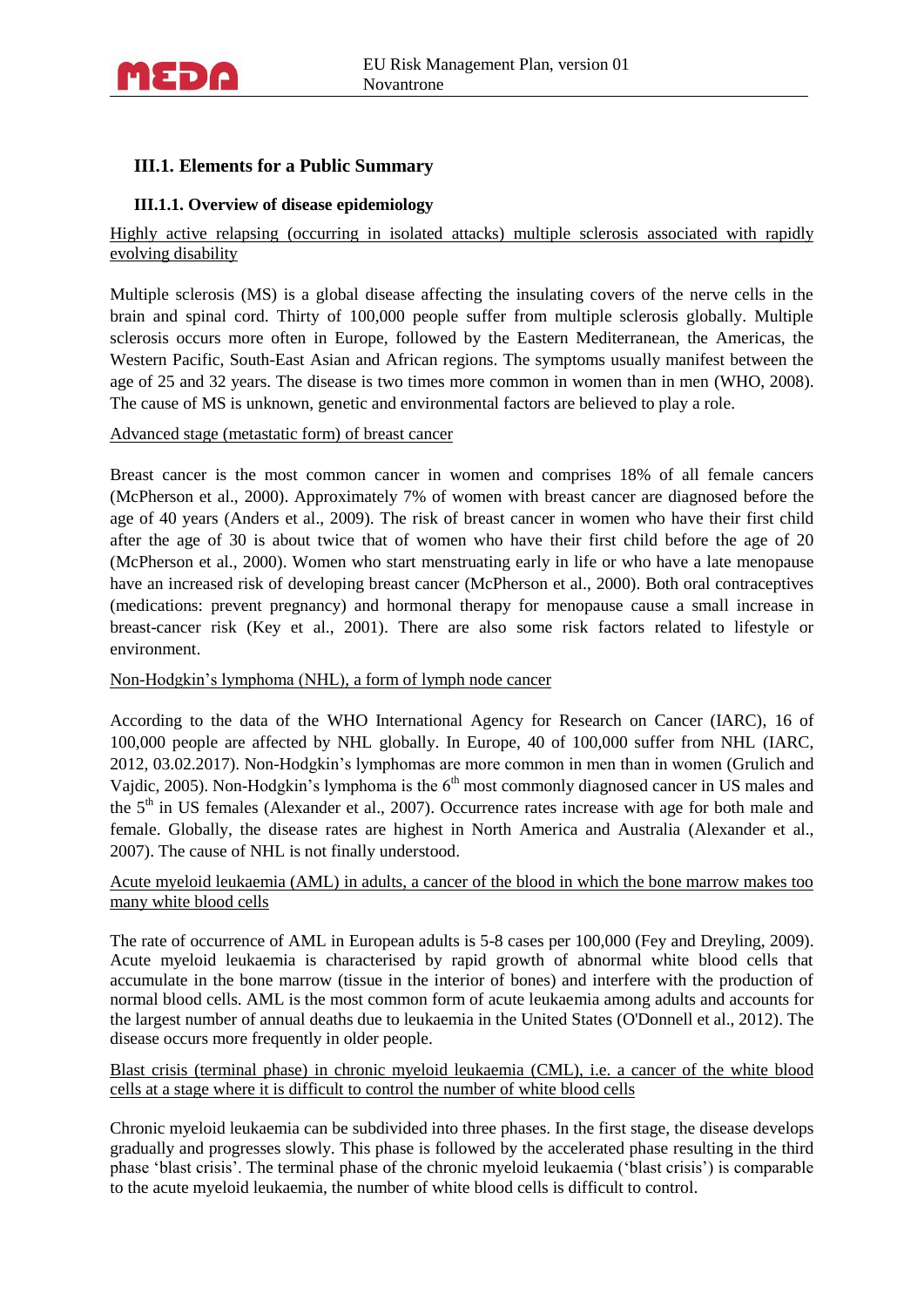

Occurrence rate of chronic myeloid leukaemia increases with age (Chen et al., 2013). Exposure to radiation appears to be a risk factor.

Palliation (e.g. pain relief) related to advanced castrate resistant prostate cancer

In 2012, prostate cancer was the most common cancer in men in Europe, with 489 cases in 100,000 men. Prostaste cancers accounted for 22% of all new cases of cancer in men (IARC, 2012, 03.02.2017). The occurrence of prostate cancer is strongly related to age, with the highest occurrence rates being in older men (Cancer Research UK, 2016b). Beside age, obesity and family history appear to be risk factors.

#### **III.1.2. Summary of treatment benefits**

Highly active relapsing (occurring in isolated attacks) multiple sclerosis associated with rapidly evolving disability (impairment)

Interferon-beta is used for the treatment of multiple sclerosis as first-line therapy (primary therapy). Mitoxantrone is used as second line therapy (secondary therapy) in multiple sclerosis for patients who failed other therapy or do not tolerate it.

#### Advanced stage (metastatic form) of breast cancer

Definitive cure is not achievable currently and benefit from treatment is alleviation of symptoms without a cure. The primary therapy is often tamoxifen for some kind of advanced breast cancer. Mitoxantrone may be used as a single agent or in combination with other medication (Heidemann et al., 2002).

#### Non-Hodgkin's lymphoma (NHL), a form of lymph node cancer

Chemotherapy is the most common treatment option for NHL, typically with CHOP or R-CHOP [\(chemotherapy combination](https://en.wikipedia.org/wiki/Chemotherapy_regimen) used in the treatment of [NHL\)](https://en.wikipedia.org/wiki/Non-Hodgkin_lymphoma) for aggressive lymph node cancer. Irradiation of lymph nodes is sometimes used after chemotherapy whereas transplantation of stem cells is infrequently used for patients with recurrent cancer. Mitoxantrone is a therapeutic alternative to doxorubicin (another medication used to treat cancer) (Armitage, 2002).

#### Acute myeloid leukaemia (AML) in adults, a cancer of the blood in which the bone marrow makes too many white blood cells

Chemotherapy is given as first treatment in AML, which is in some patients followed by consolidation therapy (that is given after cancer has disappeared following the initial therapy). For patients who become ill again after apparent recovery, the only proven therapy which may cure the cancer is transplantation of stem cells. Mitoxantrone has shown to be effective in the treatment of AML (Arlin et al., 1990).

Blast crisis (terminal phase) in chronic myeloid leukaemia (CML), i.e. a cancer of the white blood cells at a stage where it is difficult to control the number of white blood cells

Once CML progressed to blast crisis second generation medications (dasatinib and nilotinib) should be tried. If return to CML or a complete disappearing of symptoms is achieved, transplantation of stem cells is recommended. If second generation medications fail, conventional chemotherapy in various combinations including mitoxantrone remain an option.

Palliation (e.g. pain relief) related to advanced castrate resistant prostate cancer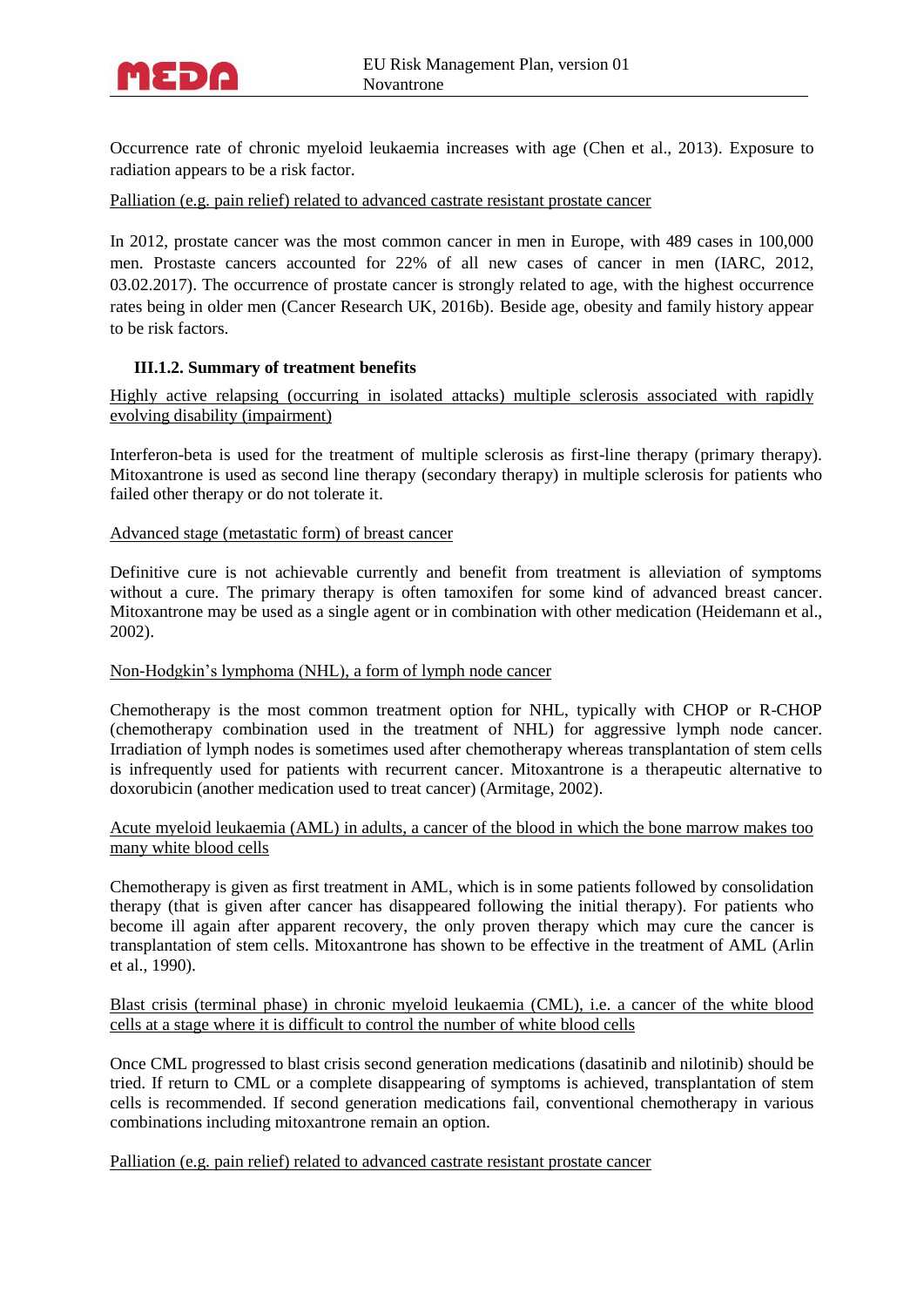

There is no cure for castrate resistant prostate cancer (CRPC). Docetaxel in combination with prednisone (corticosteroid) is the standard chemotherapy in CRPC. Mitoxantrone in combination with corticosteroids given improves pain control and quality of life in patients with advanced CRPC.

Mitoxantrone hydrochloride has been used for over 30 years. Its risks and benefits have been established for a long time with a positive benefit-risk balance.

#### **III.1.3. Unknowns relating to treatment benefits**

The efficacy of mitoxantrone has been demonstrated in the approved indications by various clinical trials as well as by the use in clinical practice over years.

No studies were performed concerning use of mitoxantrone in patients with kidney or liver impairment. Therefore, mitoxantrone should be used with caution in these patients. For patients with liver impairment dose adjustment may be necessary. However, there are insufficient data that allows for dose adjustment recommendations. There does not seem to be relevant differences in pharmacokinetics (the action of medications in the body over a period of time) of mitoxantrone between elderly and young adult patients. The effect of gender, race, renal impairment and hepatic impairment on mitoxantrone pharmacokinetics is unknown.

#### **III.1.4. Summary of safety concerns**

## **Important identified risks**

| <b>Risk</b>                                                                                                                                                                                         | What is known                                                                                                                                                                                                                                                                                                                                                                                                                                                                                                                                                                                                                                                                                                                                                                                                                                                                                                                     | Preventability                                                                                                                                                                                                                                                                                                                                                                                                                                                                                                                                                               |  |  |  |
|-----------------------------------------------------------------------------------------------------------------------------------------------------------------------------------------------------|-----------------------------------------------------------------------------------------------------------------------------------------------------------------------------------------------------------------------------------------------------------------------------------------------------------------------------------------------------------------------------------------------------------------------------------------------------------------------------------------------------------------------------------------------------------------------------------------------------------------------------------------------------------------------------------------------------------------------------------------------------------------------------------------------------------------------------------------------------------------------------------------------------------------------------------|------------------------------------------------------------------------------------------------------------------------------------------------------------------------------------------------------------------------------------------------------------------------------------------------------------------------------------------------------------------------------------------------------------------------------------------------------------------------------------------------------------------------------------------------------------------------------|--|--|--|
| Damage to the function of the<br>heart, severe condition where<br>heart cannot<br>the<br>anymore<br>pump enough blood<br>(Risk<br>cardiotoxicity:<br>on<br>Cardiac function/myocardial<br>toxicity) | Mitoxantrone may damage the<br>heart and cause a deterioration<br>of the heart function or in more<br>heart failure.<br>severe cases<br>Patients are more prone to<br>these side effects if they take<br>higher doses of mitoxantrone<br>or if the heart is not working<br>well, if they had<br>prior<br>treatment of the chest with<br>radiation, if they already use<br>other medicines that affect the<br>heart, or if they had previous<br>therapies with a group of<br>chemotherapeutic agents called<br>anthracyclines<br><sub>or</sub><br>anthracenediones,<br>such<br>as<br>daunorubicin or doxorubicin.<br>Damage to the heart muscle<br>may occur<br>either<br>during<br>mitoxantrone<br>therapy with<br>hydrochloride or months to<br>years after termination<br>of<br>therapy.<br>Potential signs or symptoms of<br>heart problems are chest pain,<br>breathlessness, changes in the<br>heartbeat (fast or slow), and | The<br>individual<br>dose<br>of<br>mitoxantrone is calculated by<br>the treating physician, and the<br>lowest possible dose to achieve<br>desired clinical<br>effect<br>the<br>should be chosen.<br>Heart function tests should be<br>done before start of treatment<br>and at regular intervals during<br>therapy. In patients receiving<br>mitoxantrone for the treatment<br>multiple sclerosis<br>of<br>heart<br>function will be tested before<br>the start of therapy, prior to<br>each subsequent dose<br>and<br>yearly for up to 5 years after the<br>end of therapy. |  |  |  |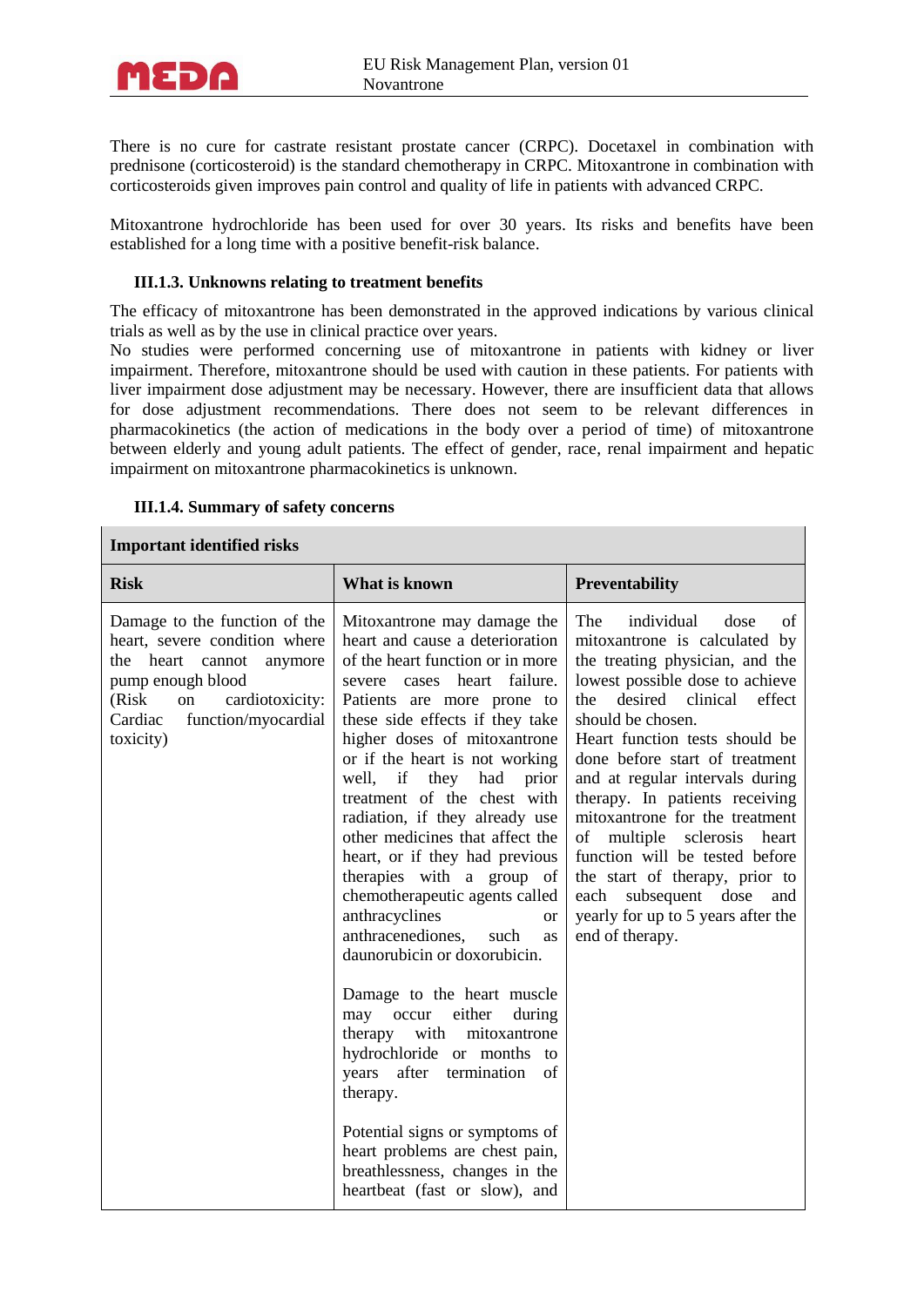

| <b>Important identified risks</b> |                                                                                                                                                                                                                                                         |                       |  |  |
|-----------------------------------|---------------------------------------------------------------------------------------------------------------------------------------------------------------------------------------------------------------------------------------------------------|-----------------------|--|--|
| <b>Risk</b>                       | What is known                                                                                                                                                                                                                                           | <b>Preventability</b> |  |  |
|                                   | fluid retention (swelling) in the<br>ankles or legs.                                                                                                                                                                                                    |                       |  |  |
|                                   | In<br>patients<br>treated<br>with<br>mitoxantrone for cancer the<br>PIL section 4 "Possible side<br>effects" states the following:                                                                                                                      |                       |  |  |
|                                   | Congestive<br>heart<br>failure<br>(severe condition where the<br>heart cannot anymore pump<br>enough blood) may affect up to<br>1 in 10 people.                                                                                                         |                       |  |  |
|                                   | An irregular heart beat or<br>slowed heart beat, an abnormal<br>electrocardiogram,<br><b>or</b><br>a<br>reduction of the volume of<br>blood that the left ventricle can<br>pump, with no symptoms, may<br>affect up to 1 in 100 people.                 |                       |  |  |
|                                   | Damages to the heart muscle<br>preventing it from pumping<br>(cardiomyopathy)<br>properly<br>may affect up to 1 in 1,000<br>people.                                                                                                                     |                       |  |  |
|                                   | patients<br>treated<br>with<br>In<br>mitoxantrone for multiple<br>sclerosis the PIL section 4<br>"Possible side effects" states<br>the following:                                                                                                       |                       |  |  |
|                                   | An irregular heart beat, an<br>abnormal<br>electrocardiogram,<br>or reduction of the volume of<br>blood that the left ventricle can<br>pump, with no symptoms, may<br>affect up to 1 in 10 people.                                                      |                       |  |  |
|                                   | A severe condition where the<br>heart cannot anymore pump<br>enough blood (congestive heart<br>failure), damages to the heart<br>muscle preventing<br>it from<br>pumping<br>properly<br>(cardiomyopathy), or slowed<br>heart beat may affect up to 1 in |                       |  |  |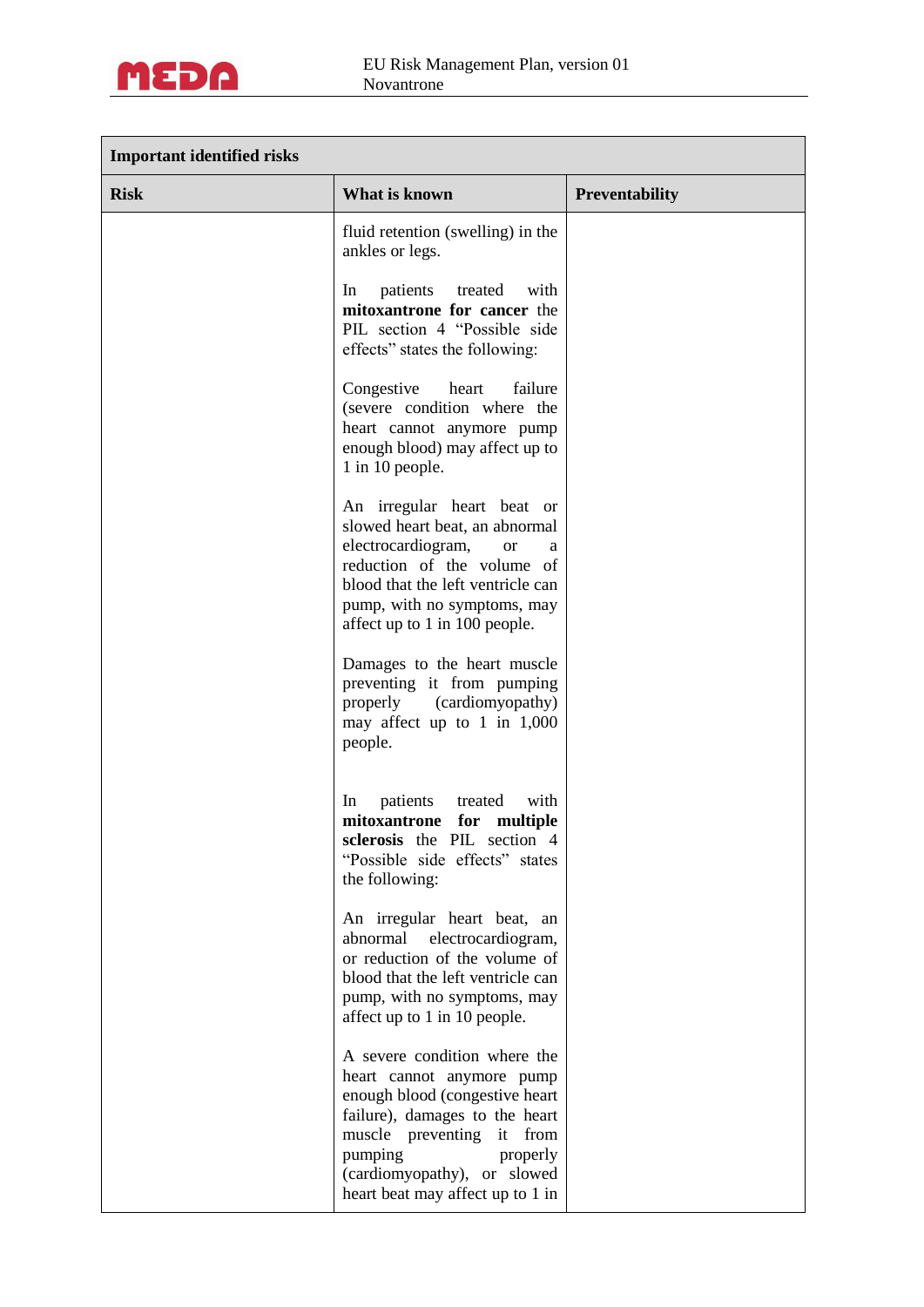

# **Important identified risks**

| <b>Risk</b>                                                                                                                                                                                                                                                                                                                        | What is known                                                                                                                                                                                                                                                                                                                                                                                                                                                                                                                                                    | <b>Preventability</b>                                                                                                                                                                                                                                                       |
|------------------------------------------------------------------------------------------------------------------------------------------------------------------------------------------------------------------------------------------------------------------------------------------------------------------------------------|------------------------------------------------------------------------------------------------------------------------------------------------------------------------------------------------------------------------------------------------------------------------------------------------------------------------------------------------------------------------------------------------------------------------------------------------------------------------------------------------------------------------------------------------------------------|-----------------------------------------------------------------------------------------------------------------------------------------------------------------------------------------------------------------------------------------------------------------------------|
|                                                                                                                                                                                                                                                                                                                                    | 100 people.                                                                                                                                                                                                                                                                                                                                                                                                                                                                                                                                                      |                                                                                                                                                                                                                                                                             |
| Cancer of white blood cells<br>myeloid leukaemia,<br>(acute)<br>AML) and a bone marrow<br>disorder<br>that<br>causes<br>abnormally shaped blood cells<br>leads<br>leukaemia<br>and<br>to<br>(myelodysplastic syndrome)<br>haematotoxicity:<br>(Risk<br>on<br>Secondary acute myeloid<br>leukaemia and myelodysplastic<br>syndrome) | of<br>anticancer<br>A<br>group<br>medicines (topoisomerase II<br>inhibitors),<br>including<br>mitoxantrone, may cause a<br>cancer of white blood cells<br>(acute<br>myeloid<br>leukaemia,<br>AML) or a bone<br>marrow<br>disorder<br>that<br>causes<br>abnormally shaped blood cells<br>leads<br>and<br>leukaemia<br>to<br>(myelodysplastic<br>syndrome).<br>These diseases may develop<br>when mitoxantrone is used<br>alone but especially when<br>mitoxantrone<br>is<br>used<br>in<br>combination<br>other<br>with<br>chemotherapy<br>and/or<br>radiotherapy. | Patients should be informed<br>about risks, symptoms<br>and<br>signs of acute leukaemia and<br>myelodysplastic syndrome and<br>prompted to<br>seek<br>medical<br>attendance<br>if<br>any<br>such<br>symptoms should occur even<br>after the five year period has<br>passed. |
|                                                                                                                                                                                                                                                                                                                                    | The PIL section 4 "Possible"<br>side effects" states that cancer<br>of the white blood cells (acute<br>myeloid leukemia) or bone<br>abnormality which<br>marrow<br>formation<br>of<br>the<br>causes<br>abnormal blood cells which<br>leads<br>leukemia<br>to<br>(myelodysplastic<br>syndrome)<br>may affect up to 1 in 100<br>people<br>treated<br>with<br>for<br>multiple<br>mitoxantrone<br>sclerosis.<br>The PIL section 4 "Possible                                                                                                                          |                                                                                                                                                                                                                                                                             |
|                                                                                                                                                                                                                                                                                                                                    | side effects" states that cancer<br>of the white blood cells (acute<br>myeloid leukemia) or bone<br>abnormality which<br>marrow<br>formation<br>the<br>of<br>causes<br>abnormal blood cells which<br>leads<br>to<br>leukemia(myelodysplastic<br>syndrome) may affect up to 1<br>in 100 people treated with<br>mitoxantrone for cancer.                                                                                                                                                                                                                           |                                                                                                                                                                                                                                                                             |
| suppression/<br>Bone<br>marrow                                                                                                                                                                                                                                                                                                     | Mitoxantrone may affect the                                                                                                                                                                                                                                                                                                                                                                                                                                                                                                                                      | <b>Before</b><br>patients<br>start                                                                                                                                                                                                                                          |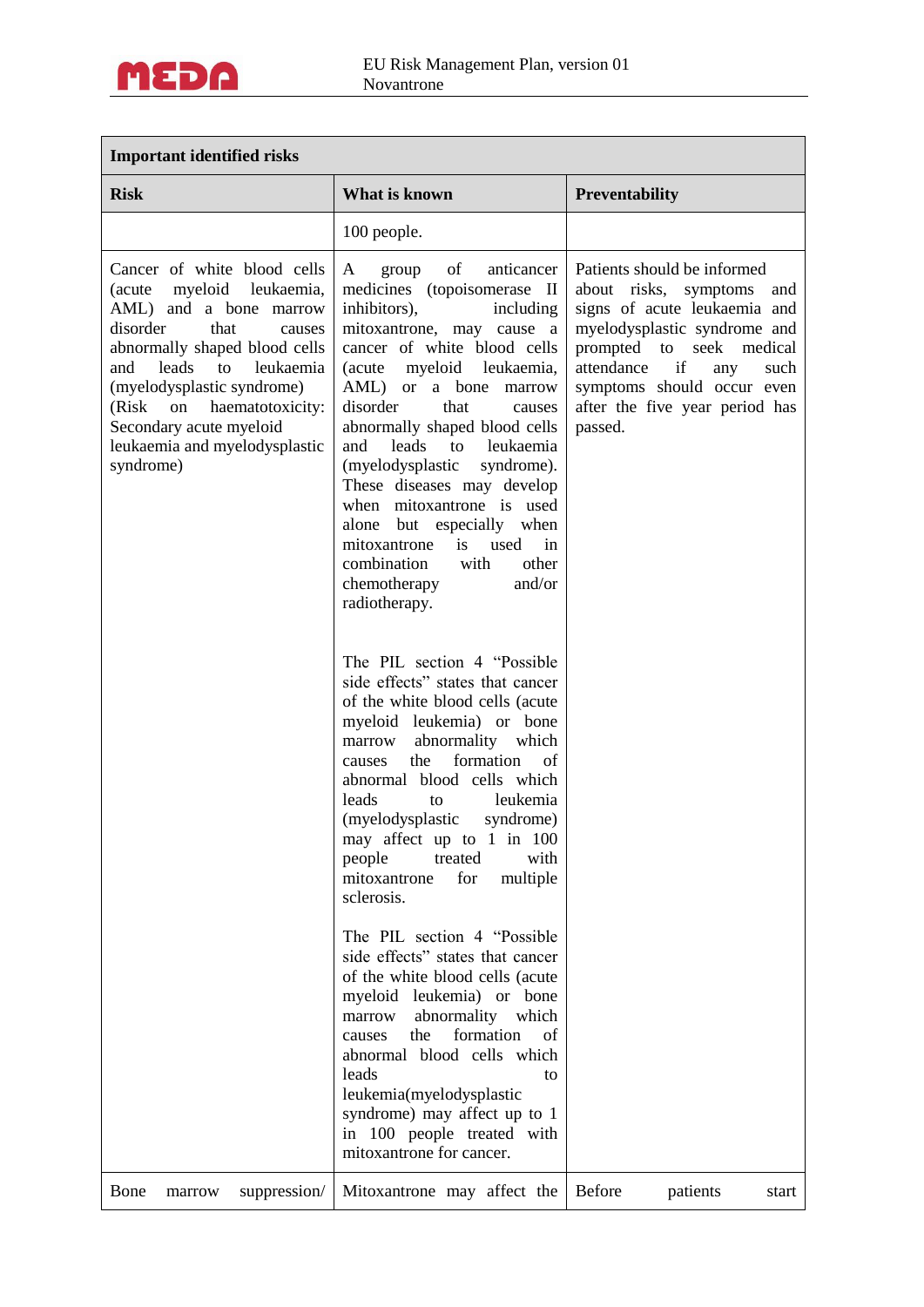

## **Important identified risks**

| <b>Risk</b>                                                                                | What is known<br><b>Preventability</b>                                                                                                                                                                                                                                                                                                                                                                                                                                                                                                                                                                                                                                                                                                                                                                                                                                                                                                                                                                                                                                                                                                                                                                                                                                                                                                                                                                                                                                                                               |                                                                                                                                                                                                                                                                                                                                                                                                                                                                                                                                                                                                                                                                                                                                                     |
|--------------------------------------------------------------------------------------------|----------------------------------------------------------------------------------------------------------------------------------------------------------------------------------------------------------------------------------------------------------------------------------------------------------------------------------------------------------------------------------------------------------------------------------------------------------------------------------------------------------------------------------------------------------------------------------------------------------------------------------------------------------------------------------------------------------------------------------------------------------------------------------------------------------------------------------------------------------------------------------------------------------------------------------------------------------------------------------------------------------------------------------------------------------------------------------------------------------------------------------------------------------------------------------------------------------------------------------------------------------------------------------------------------------------------------------------------------------------------------------------------------------------------------------------------------------------------------------------------------------------------|-----------------------------------------------------------------------------------------------------------------------------------------------------------------------------------------------------------------------------------------------------------------------------------------------------------------------------------------------------------------------------------------------------------------------------------------------------------------------------------------------------------------------------------------------------------------------------------------------------------------------------------------------------------------------------------------------------------------------------------------------------|
| reduced activity of the bone<br>marrow<br>(Bone<br>marrow<br>suppression/myelosuppression) | blood<br>cell<br>counts<br>by<br>of<br>suppressing<br>the<br>bone<br>marrow (the spongy tissue<br>inside the large bones) with<br>insufficient production of the<br>white and red blood cells and<br>platelets. The reduced activity<br>of the bone marrow may lead<br>to a reduction in red blood<br>cells with the potential signs of<br>pale skin, feeling weak or<br>sudden shortness of breath, to<br>a reduction in white blood cells<br>with an increased risk of fever<br>infections,<br>and<br>to<br><sub>or</sub><br>a<br>reduction of platelets with the<br>signs<br>potential<br>unusual<br>$\sigma$<br>bruising or bleeding, such as<br>coughing up blood, blood in<br>the vomit or urine, or black<br>stools.<br>Suppression<br>of<br>the<br>bone<br>marrow may be more severe<br>and prolonged in patients with<br>poor general condition, and if<br>the<br>patient<br>has<br>had<br>chemotherapy or radiotherapy.<br>Furthermore, the risk of severe<br>marrow<br>suppression<br>bone<br>increases when mitoxantrone is<br>used in high doses.<br>patients<br>treated<br>In<br>with<br>mitoxantrone for cancer the<br>PIL section 4 "Possible side<br>effects" states the following:<br>A low number of red blood<br>cells (anaemia) which can<br>cause a feeling of tiredness and<br>shortness of breath may affect<br>more than 1 in 10 people. A<br>blood<br>transfusion<br>may<br>be<br>required.<br>A low number of special white<br>blood cells (leukocytes or<br>neutrophils) may affect more | mitoxantrone<br>and<br>during<br>treatment, a blood test should<br>be done to count the number of<br>the blood cells. The doctor<br>carries out blood tests more<br>often, in which he in particular<br>monitors the number of white<br>blood<br>cells<br>(neutrophilic<br>leucocytes) in the blood, if the<br>patient has a low count of a<br>specific type of white blood<br>cells (neutrophils) (less than<br>1,500 cells/ $mm3$ ), or if a patient<br>uses mitoxantrone in high doses<br>$(>14 \text{ mg/m}^2 \text{ per day x } 3 \text{ days}).$<br>The<br>individual<br>dose<br>of<br>mitoxantrone is calculated by<br>the doctor. The dosage of the<br>medicine should be adjusted in<br>accordance with the results of<br>the blood tests. |
|                                                                                            |                                                                                                                                                                                                                                                                                                                                                                                                                                                                                                                                                                                                                                                                                                                                                                                                                                                                                                                                                                                                                                                                                                                                                                                                                                                                                                                                                                                                                                                                                                                      |                                                                                                                                                                                                                                                                                                                                                                                                                                                                                                                                                                                                                                                                                                                                                     |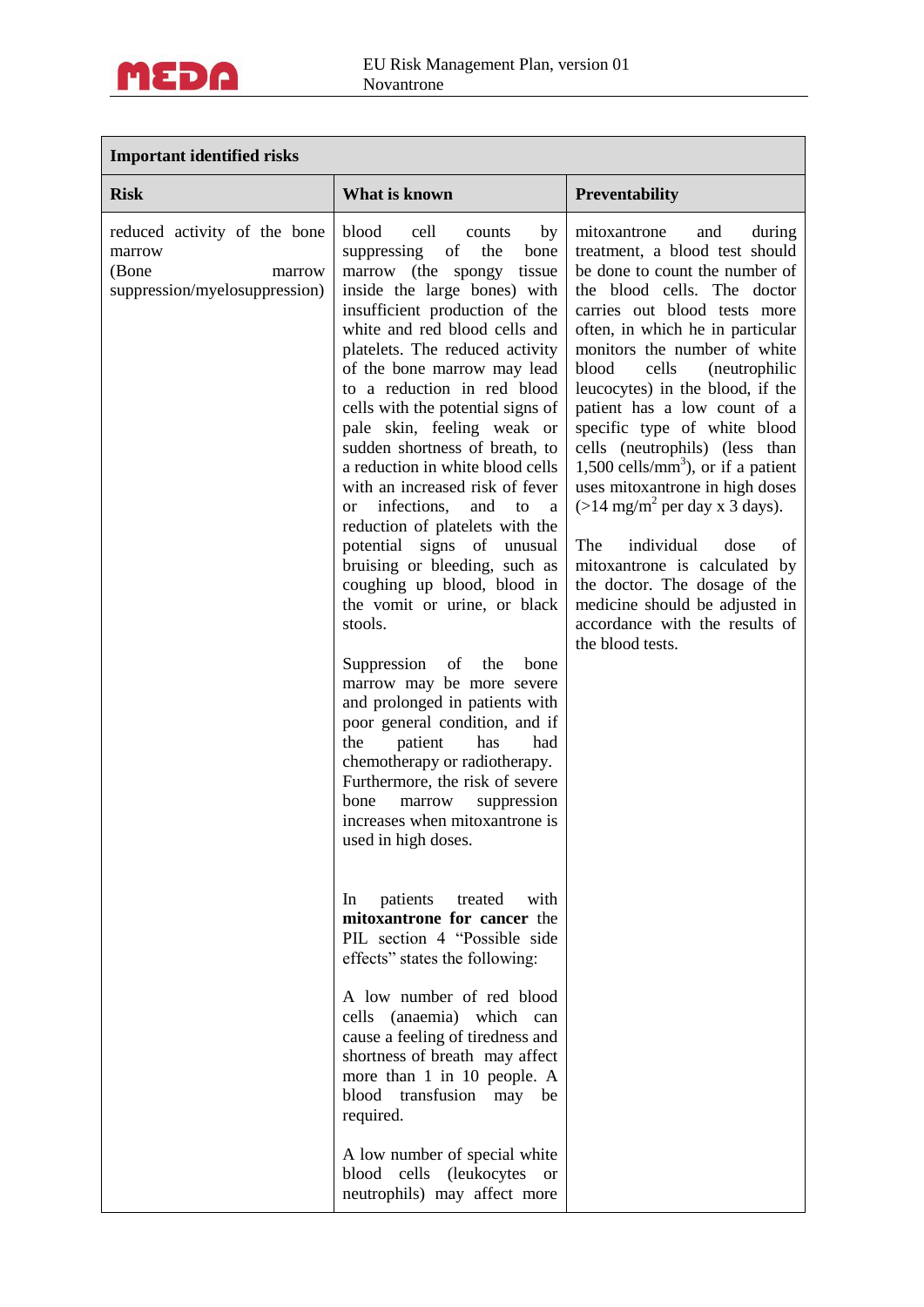

| <b>Important identified risks</b> |                                                                                                                                                                                                                                                                                                                                           |                |  |  |
|-----------------------------------|-------------------------------------------------------------------------------------------------------------------------------------------------------------------------------------------------------------------------------------------------------------------------------------------------------------------------------------------|----------------|--|--|
| <b>Risk</b>                       | What is known                                                                                                                                                                                                                                                                                                                             | Preventability |  |  |
|                                   | than 1 in 10 people.                                                                                                                                                                                                                                                                                                                      |                |  |  |
|                                   | Infections may affect more<br>than 1 in 10 people.                                                                                                                                                                                                                                                                                        |                |  |  |
|                                   | A low level of platelets which<br>may cause bleeding or bruising<br>may affect up to 1 in 10<br>people.                                                                                                                                                                                                                                   |                |  |  |
|                                   | A low number of special white<br>blood cells (granulocytes) may<br>affect up to 1 in 10 people.                                                                                                                                                                                                                                           |                |  |  |
|                                   | Reduced activity of the bone<br>insufficient<br>marrow<br><b>or</b><br>production of blood cells in the<br>bone marrow (bone marrow<br>failure) or abnormal number of<br>white blood cells may affect up<br>to 1 in 100 people.                                                                                                           |                |  |  |
|                                   | Infections, such as infections<br>of<br>the<br>airways,<br>upper<br>infections of the urinary tract,<br>blood<br>poisoning<br>(sepsis),<br>infections<br>caused<br>by<br>microorganisms which do not<br>normally cause diseases with a<br>healthy<br>immune<br>system<br>(opportunistic infections), may<br>affect up to 1 in 100 people. |                |  |  |
|                                   | Bruising, heavy bleeding, or<br>bleeding in the stomach or<br>bowels (which may include<br>blood in vomit and bleeding<br>when emptying the bowels or<br>black tarry stool) may affect up<br>to 1 in 100 people.                                                                                                                          |                |  |  |
|                                   | Lung<br>inflammation<br>(pneumonia) may affect up to<br>1 in 100 people.                                                                                                                                                                                                                                                                  |                |  |  |
|                                   | patients<br>with<br>In<br>treated<br>mitoxantrone<br>for<br>multiple<br>sclerosis the PIL section 4<br>"Possible side effects" states                                                                                                                                                                                                     |                |  |  |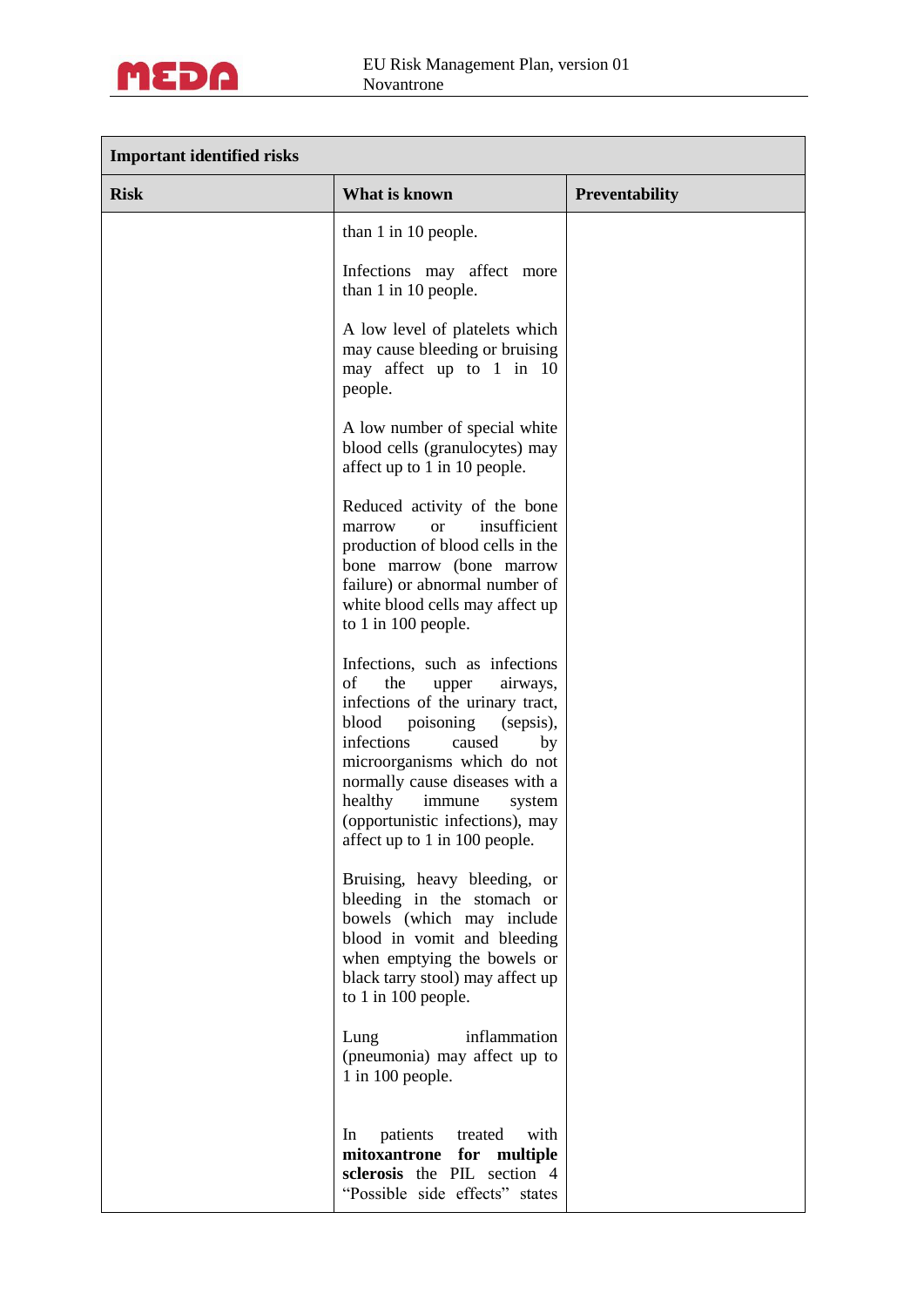

| <b>Important identified risks</b> |                                                                                                                                                                                                                                                        |                       |  |  |
|-----------------------------------|--------------------------------------------------------------------------------------------------------------------------------------------------------------------------------------------------------------------------------------------------------|-----------------------|--|--|
| <b>Risk</b>                       | What is known                                                                                                                                                                                                                                          | <b>Preventability</b> |  |  |
|                                   | the following:                                                                                                                                                                                                                                         |                       |  |  |
|                                   | Infections, including infections<br>of the upper airways and<br>urinary tract, may affect up to<br>1 in 10 people.                                                                                                                                     |                       |  |  |
|                                   | A low number of red blood<br>cells (anaemia) which can<br>cause a feeling of tiredness and<br>shortness of breath may affect<br>up to 1 in 10 people. A blood<br>transfusion may be required.                                                          |                       |  |  |
|                                   | A low number of special white<br>blood cells (granulocytes and<br>leukocytes) may affect up to 1<br>in 10 people.                                                                                                                                      |                       |  |  |
|                                   | An abnormal number of white<br>blood cells may affect up to 1<br>in 10 people.                                                                                                                                                                         |                       |  |  |
|                                   | Insufficient production<br>of<br>blood cells in the bone marrow<br>(bone marrow failure),<br><b>or</b><br>reduced activity of the bone<br>marrow may affect up to 1 in<br>100 people.                                                                  |                       |  |  |
|                                   | A low level of platelets (which<br>bleeding<br>cause<br>may<br><sub>or</sub><br>bruising), or a low number of<br>special white blood<br>cells<br>(neutrophils) may affect up to<br>1 in 100 people.                                                    |                       |  |  |
|                                   | inflammation<br>Lung<br>(pneumonia), blood poisoning<br>(sepsis), or infections caused<br>by microorganisms which do<br>not normally cause diseases<br>with a healthy immune system<br>(opportunistic infections) may<br>affect up to 1 in 100 people. |                       |  |  |
|                                   | Unusual<br>bruising,<br>heavy<br>bleeding, or bleeding in the<br>stomach or bowels (which may<br>include<br>blood<br>in<br>vomit,                                                                                                                      |                       |  |  |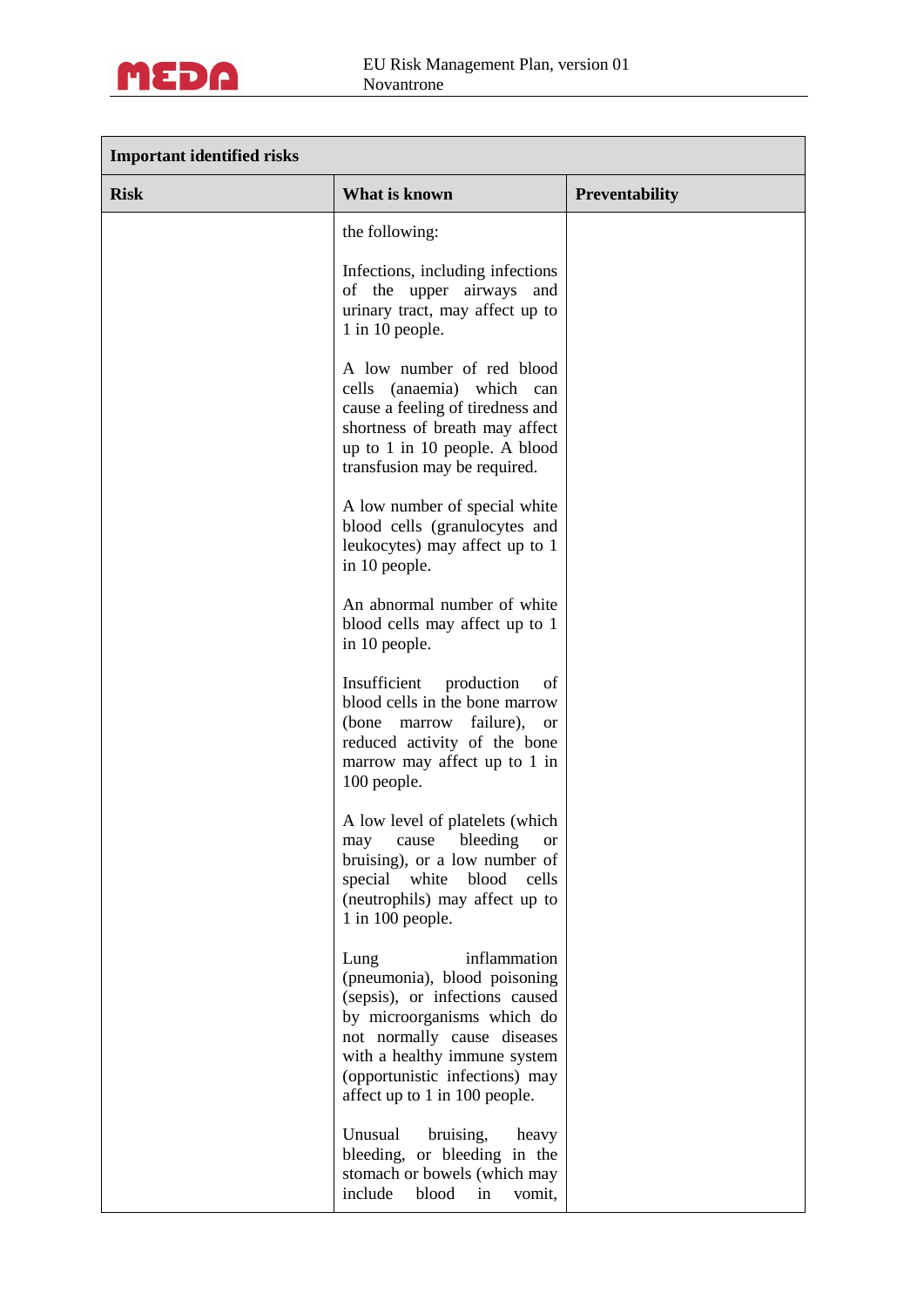

 $\Box$ 

| <b>Important identified risks</b>                                             |                                                                                                                                                                                                                                                                                                                                                                                                                                                                                                                                                                                                                                                                                                                                                                                            |                                                                                                                                                                                                                                                                                                                                                                                                                                                                                                                                                                                                                                                                                                                                                                                                                                                                                                                    |  |  |
|-------------------------------------------------------------------------------|--------------------------------------------------------------------------------------------------------------------------------------------------------------------------------------------------------------------------------------------------------------------------------------------------------------------------------------------------------------------------------------------------------------------------------------------------------------------------------------------------------------------------------------------------------------------------------------------------------------------------------------------------------------------------------------------------------------------------------------------------------------------------------------------|--------------------------------------------------------------------------------------------------------------------------------------------------------------------------------------------------------------------------------------------------------------------------------------------------------------------------------------------------------------------------------------------------------------------------------------------------------------------------------------------------------------------------------------------------------------------------------------------------------------------------------------------------------------------------------------------------------------------------------------------------------------------------------------------------------------------------------------------------------------------------------------------------------------------|--|--|
| <b>Risk</b>                                                                   | What is known                                                                                                                                                                                                                                                                                                                                                                                                                                                                                                                                                                                                                                                                                                                                                                              | <b>Preventability</b>                                                                                                                                                                                                                                                                                                                                                                                                                                                                                                                                                                                                                                                                                                                                                                                                                                                                                              |  |  |
|                                                                               | bleeding when emptying the<br>bowels or black terry stool)<br>may affect up to 1 in 100<br>people.<br>Fever may affect up to 1 in 100<br>people.                                                                                                                                                                                                                                                                                                                                                                                                                                                                                                                                                                                                                                           |                                                                                                                                                                                                                                                                                                                                                                                                                                                                                                                                                                                                                                                                                                                                                                                                                                                                                                                    |  |  |
| Risk to the foetus and fertility<br>(Teratogenicity/reproductive<br>toxicity) | Mitoxantrone<br>cause<br>may<br>damage to the unborn child.<br>Therefore<br>patients<br>should<br>avoid becoming pregnant.<br>Mitoxantrone might increase<br>risk<br>for<br>transient<br>the<br><b>or</b><br>of<br>persistent<br>absence<br>menstruation (amenorrhoea) in<br>women of childbearing age.<br>In men, no data are available.<br>However, in male animals,<br>damage to the testes<br>and<br>decreased sperm counts were<br>observed.<br>The PIL section 4 "Possible"<br>side<br>effects"<br>the<br>states<br>following:<br>abnormal<br>of<br>absence<br>An<br>menstruation<br>(amenorrhea)<br>may affect up to 1 in 100<br>people<br>treated<br>with<br>mitoxantrone for cancer.<br>abnormal absence of<br>An<br>menstruation<br>(amenorrhea)<br>may affect more than 1 in 10 | Mitoxantrone must not be used<br>during pregnancy for treatment<br>multiple<br>of<br>sclerosis<br>(specifically in the first three<br>months of the pregnancy).<br>If a patient becomes pregnant<br>during the<br>treatment<br>with<br>Mitoxantrone, the patient must<br>tell her doctor immediately and<br>with<br>stop<br>treatment<br>Mitoxantrone.<br>Patients should avoid becoming<br>pregnant. Men must use an<br>effective<br>of<br>method<br>the<br>contraception<br>during<br>for<br>treatment<br>and<br>least<br>at<br>6 months after discontinuing the<br>treatment. Women of child-<br>bearing potential should have a<br>negative pregnancy test prior to<br>each dose and must practise<br>effective contraception for at<br>least 4 months after stopping<br>the<br>with<br>treatment<br>Mitoxantrone.<br>Due to the increased risk of<br>transitory<br>or persistent<br>abnormal<br>absence<br>of |  |  |
|                                                                               | people<br>treated<br>with<br>mitoxantrone<br>for<br>multiple<br>sclerosis.                                                                                                                                                                                                                                                                                                                                                                                                                                                                                                                                                                                                                                                                                                                 | menstruation<br>(amenorrhoea)<br>patients should talk to their<br>doctor if they are planning to<br>become pregnant in the future;<br>their eggs may need to be<br>frozen.                                                                                                                                                                                                                                                                                                                                                                                                                                                                                                                                                                                                                                                                                                                                         |  |  |

| <b>Important potential risks</b> |                                                                           |
|----------------------------------|---------------------------------------------------------------------------|
| <b>Risk</b>                      | What is known (Including reason why it is considered a<br>potential risk) |
|                                  |                                                                           |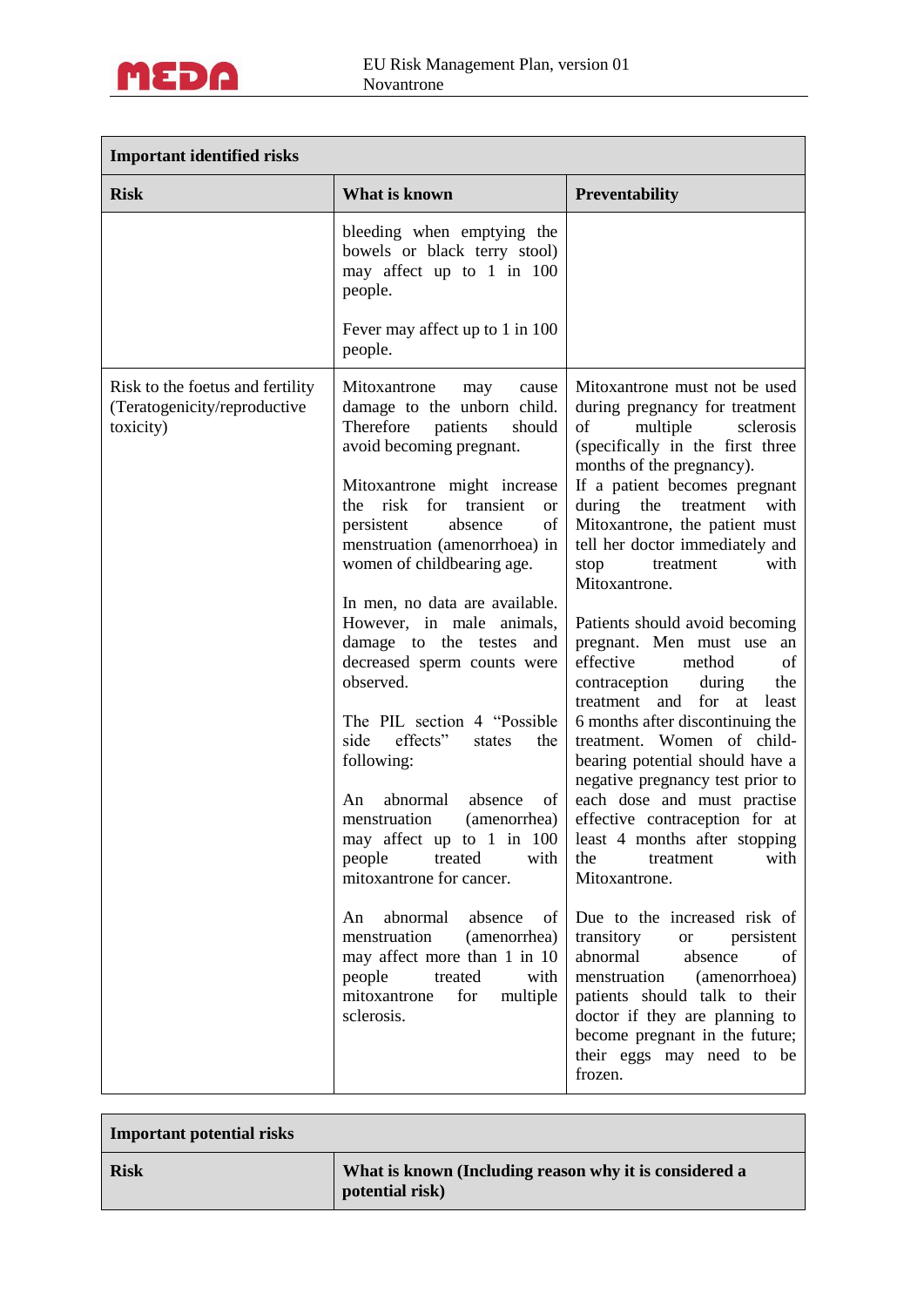

| $\mathbf{r}$<br>None | N<br>$\lambda$<br>$\mathbf{1}$ |
|----------------------|--------------------------------|
|                      |                                |

## **Missing information**

| <b>Risk</b>                                                                                 | What is known                                                                                                                                                                                                                                                                                                                                                                                                                                                                              |
|---------------------------------------------------------------------------------------------|--------------------------------------------------------------------------------------------------------------------------------------------------------------------------------------------------------------------------------------------------------------------------------------------------------------------------------------------------------------------------------------------------------------------------------------------------------------------------------------------|
| Safety in patients with kidney<br>impairment (Safety in patients<br>with renal impairment)  | The safety of mitoxantrone in patients with kidney impairment is<br>not established. Mitoxantrone should be used with caution.<br>Elderly patient should receive doses at the low end of the dosing<br>range.                                                                                                                                                                                                                                                                              |
| Safety in patients with liver<br>impairment (Safety in patients<br>with hepatic impairment) | The safety of mitoxantrone in patients with liver impairment is<br>not established. For patients with liver impairment dose<br>adjustment may be necessary as mitoxantrone clearance is<br>reduced by liver impairment. There are insufficient data that<br>allows for dose adjustment recommendations. Laboratory<br>measurement cannot predict clearance of the active substance and<br>dose adjustments.<br>Elderly patient should receive doses at the low end of the dosing<br>range. |

#### **III.1.5. Summary of risk minimisation measures by safety concern**

Routine risk minimisation measures like Summary of Product Characteristics (SmPC) or Package Information Leaflet (PIL) are applied for all safety concerns. Furthermore, mitoxantrone has special conditions and restrictions for its safe and effective use.

Therefore, additional risk minimisation measures are intended to handle the following risks:

#### **Important identified risks:**

- **Damage to the function of the heart, severe condition where the heart cannot anymore pump enough blood (Risk on cardiotoxicity: Cardiac function/myocardial toxicity in patients suffering from highly active relapsing multiple sclerosis)**
- **Cancer of white blood cells (acute myeloid leukaemia, AML) and a bone marrow disorder that causes abnormally shaped blood cells and leads to leukaemia (myelodysplastic syndrome) (Risk on haematotoxicity: Secondary acute myeloid leukaemia and myelodysplastic syndrome in patients suffering from highly active relapsing multiple sclerosis)**

#### **Risk minimisation measure(s): Educational material**

Objective and rationale

The aim of the risk minimisation measures is to increase the awareness of the risks and proposed risk minimisation measures including the maximum lifetime additive dose and the monitoring requirement prior, during and after mitoxantrone treatment.

Summary description of main additional risk minimisation measures:

Cardiac function/myocardial toxicity in patients suffering from highly active relapsing multiple sclerosis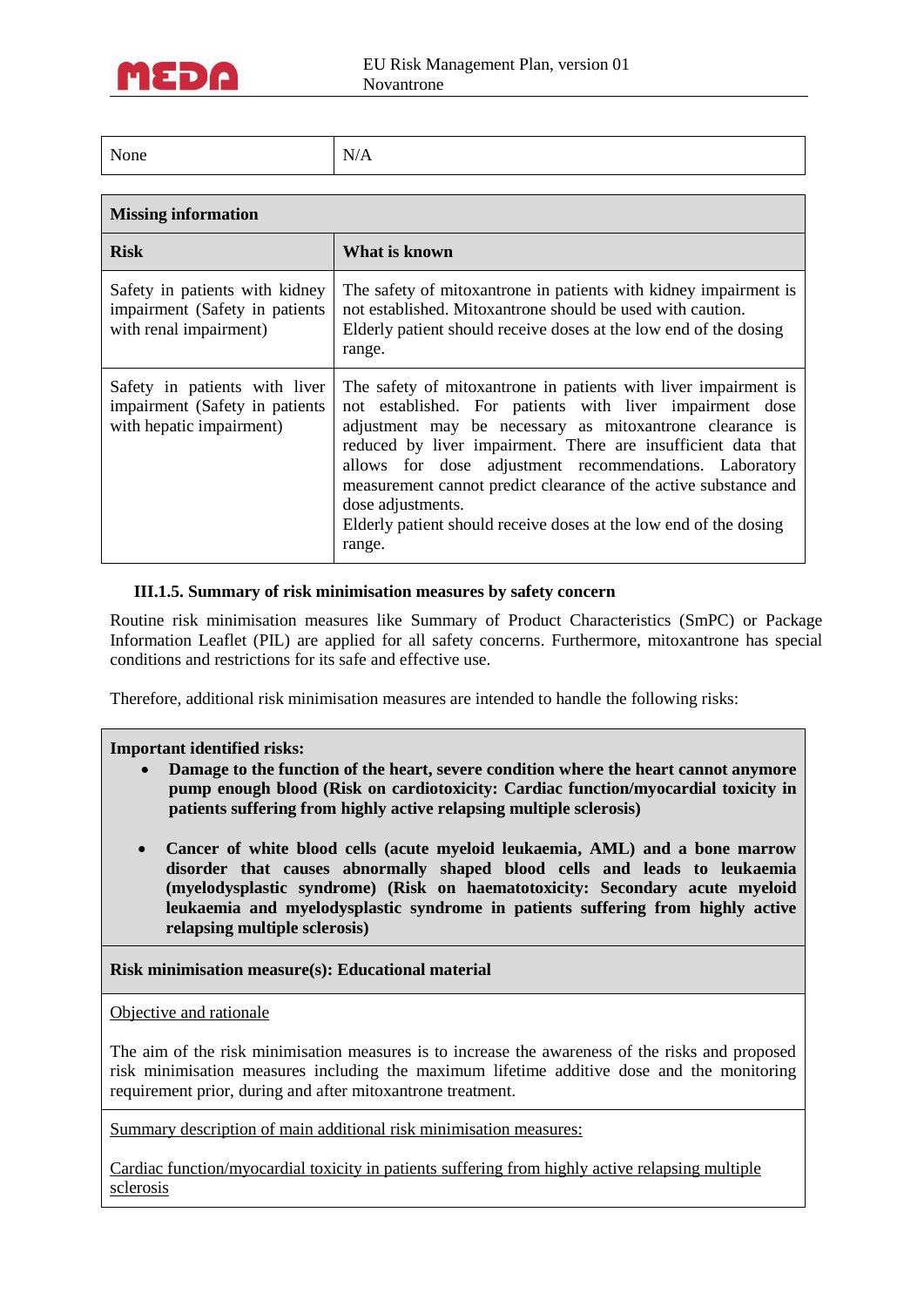

Objective and rationale:

To understand risk of myocardial toxicity – recommended risk minimisation measures Proposed action:

Healthcare professional (HCP) and patient material (consisting of HCP guide, HCP checklist, Patient guide, Patient alert card), creating awareness of importance of additive life-time dose 72  $mg/m<sup>2</sup>$ , monitoring of the fraction of blood ejected from a ventricle of the heart with each heartbeat (left ventricular ejection fraction) prior, during and yearly for up to 5 years after therapy, monitoring of sign and symptoms

Secondary acute myeloid leukaemia and myelodysplastic syndrome toxicity in patients suffering from highly active relapsing multiple sclerosis

Objective and rationale:

To understand risk of secondary malignancy – recommended risk minimisation measures Proposed action:

HCP and patient material (consisting of HCP guide, HCP checklist, Patient guide, Patient alert card) to increase awareness of monitoring of blood counts, signs and symptoms